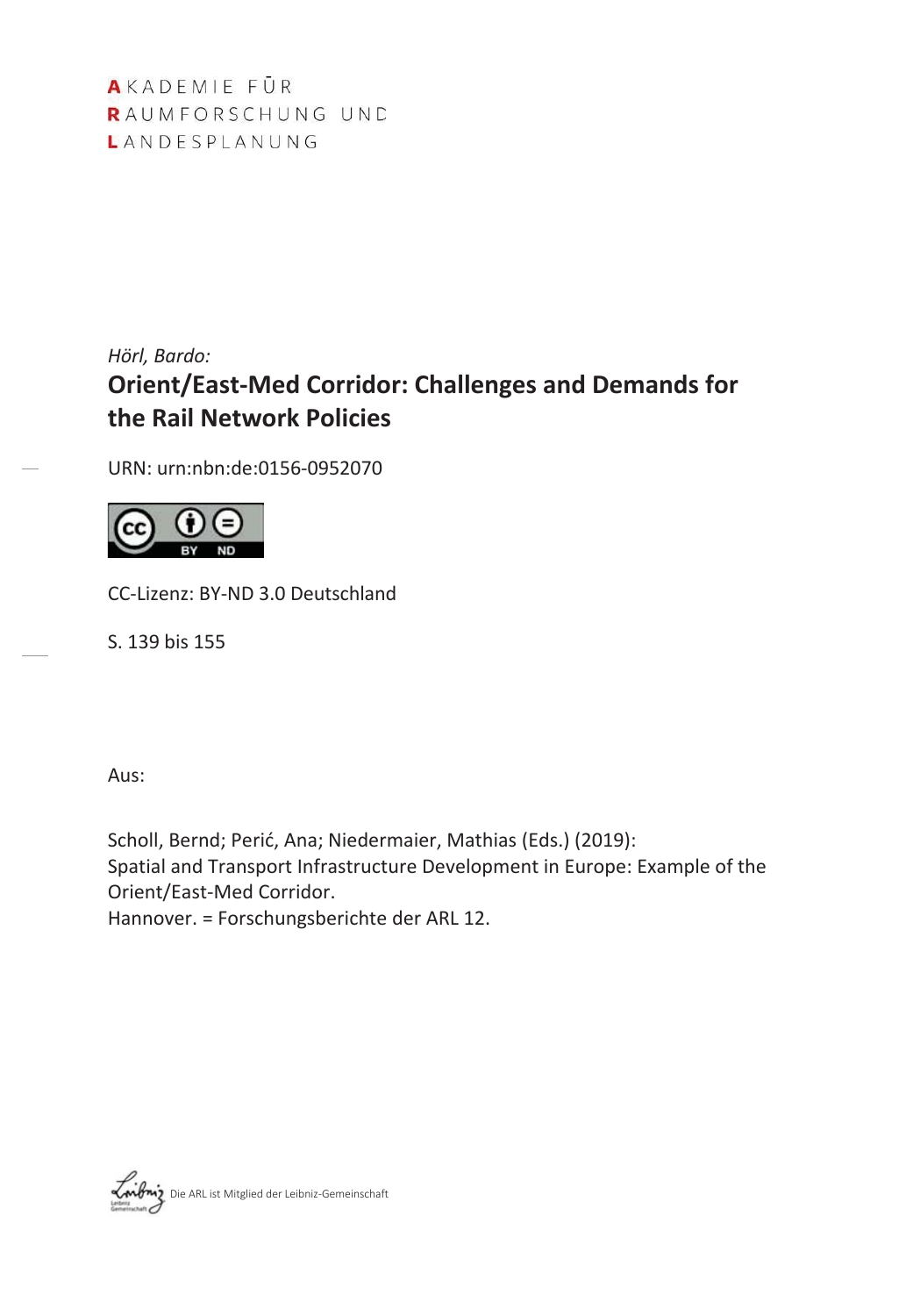#### Bardo Hörl

## 7 ORIENT/EAST-MED CORRIDOR: CHALLENGES AND DEMANDS FOR THE RAIL NETWORK POLICIES

#### **Resume**

- 1 European policy and the TEN-T Orient/East-Med Core Network Corridor
- 2 Rail infrastructure along the Orient/East-Med Corridor
- 3 Strengthening the corridor for rail freight
- 4 TEN-T extension in the Western Balkans
- 5 Function of the Orient/East-Med Corridor for the New Silk Road

Literature

#### **Abstract**

As rail represents an efficient and sustainable transport system, the Trans-European railway network has become subject to special attention from European transport policy. The political objectives are to shift 30% of freight to rail by 2030, 50% by 2050, and to reduce passenger trips on road and in the air. These make it necessary to develop the defined TEN-T core network rail corridors as a priority, which means eliminating bottlenecks along the corridors and increasing capacities and operation quality. This concerns the Orient/East-Med (OEM) Core Network Corridor as well. Considerable parts of the infrastructure of the railway network along the OEM Corridor is not compliant with some of the technical thresholds set out by EU-Regulation 1315/2013.

In the meanwhile the EU and the affected states have established activities for extending the core network corridors to the Western Balkans states. In 2015, the European Commission adopted a Joint Statement of the Prime Ministers of six Western Balkans states (WB6), which contains a list of specified Core Network links and Priority Projects for the extension of the TEN-T network to the Western Balkans. During additional common summits of the EU and the WB6, an indicative extension network has been more and more concretized. To date the process has led to the establishment of a common EU-Western Balkans Transport Community signed in 2017, which aims to help WB6 countries integrate into the EU by creating closer transport ties or connections. A continuing aspect is the importance of the OEM Corridor for the Chinese Belt and Road Initiative as a hinterland connection between the sea port of Piraeus (GR) and the central and eastern European countries.

#### **Keywords**

TEN-T – railway network – rail infrastructure – rail freight transport – Western Balkans States – New Silk Road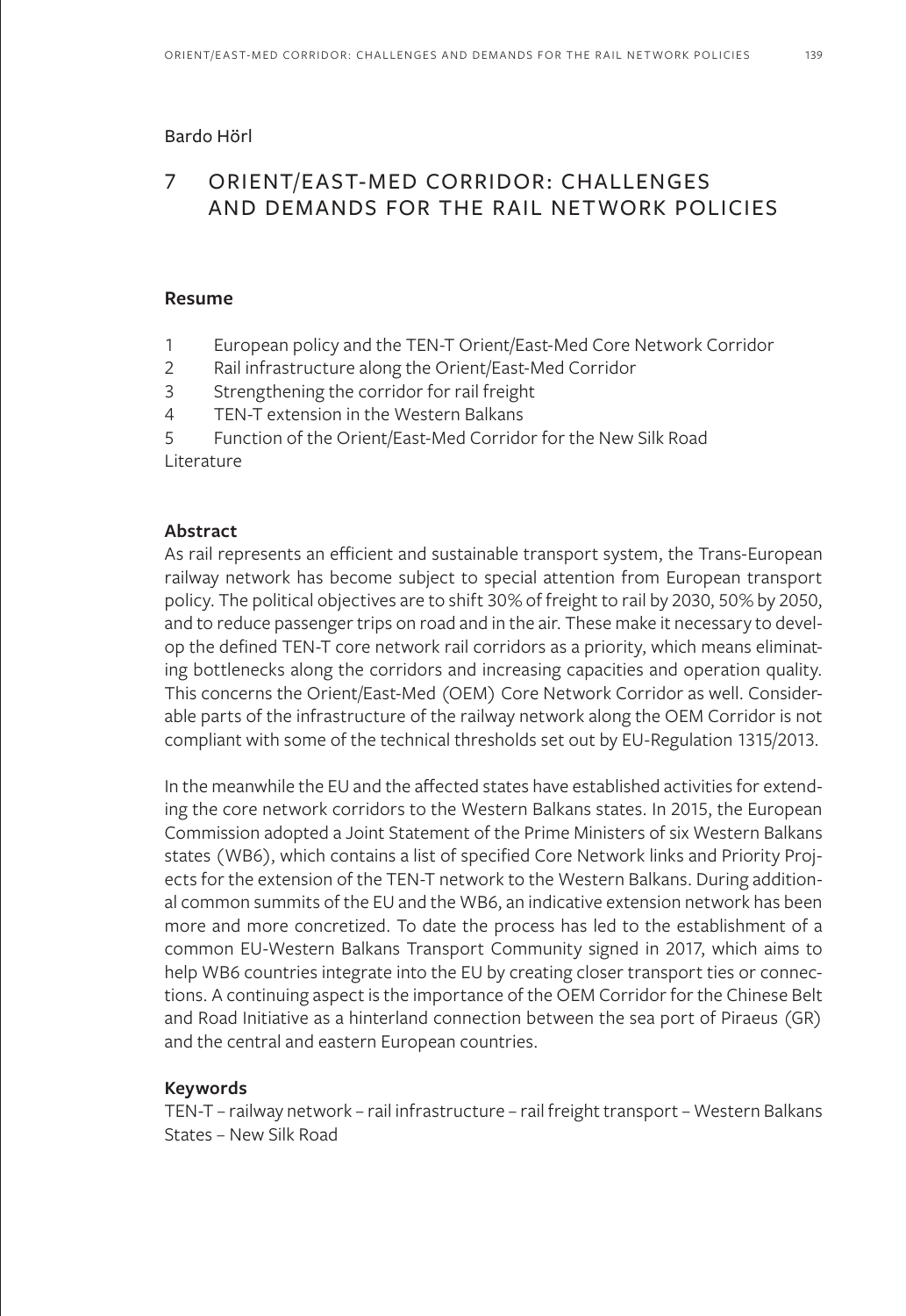## **Orient/East-Med Corridor: Herausforderungen und Ansprüche an Netz-Policies**

#### **Kurzfassung**

Als effizienter und nachhaltiger Verkehrsträger hat die Schiene auch in der europäischen Verkehrspolitik und somit auch im transeuropäischen Eisenbahnnetz besondere Aufmerksamkeit bekommen. So sind als verkehrspolitische Ziele die Verlagerung von 30% des Güterverkehrs auf die Schiene bis 2030, von 50% bis 2050 und die Reduzierung des Personentransportes auf der Straße und in der Luft formuliert. Diese Ziele erfordern die vorrangige Entwicklung definierter TEN-V-Kernnetz-Eisenbahnkorridore. Dies umfasst die Beseitigung von Engpässen entlang der Korridore, sowie die Steigerung von Kapazitäten und Betriebsqualitäten. Dies betrifft auch den Orient/ East-Med (OEM) Core Network Corridor. Große Teile der Infrastruktur des Eisenbahnnetzes entlang des OEM Corridors entsprechen nicht den technischen Standards der EU-Verordnung 1315/2013.

Mittlerweile haben die EU und die betroffenen Staaten Maßnahmen zur Ausweitung der Kernnetzkorridore auf die Westbalkanstaaten eingeleitet. Im Jahr 2015 verabschiedete die Europäische Kommission eine Gemeinsame Erklärung der Premierminister von sechs Westbalkanstaaten (WB6), die eine Liste spezifischer Kernnetzwerkverbindungen und prioritärer Projekte für die Ausdehnung des TEN-V-Netzes auf den Westbalkan beinhaltet. Bei weiteren gemeinsamen Gipfeltreffen der EU und der WB6 wurde ein indikatives Erweiterungsnetz zunehmend konkreter. Dieser Prozess hat bisher zur Gründung einer gemeinsamen Verkehrsgemeinschaft EU-Westbalkan geführt, die 2017 unterzeichnet wurde und darauf abzielt, die Integration der WB6-Länder in die EU durch engere Verkehrsbeziehungen oder -verbindungen zu unterstützen. Ein weiterer Aspekt ist die Bedeutung des OEM Corridors für die Chinese Belt and Road Initiative als Hinterlandverbindung zwischen dem Seehafen Piräus (GR) und den mittel- und osteuropäischen Ländern.

#### **Schlüsselwörter**

TEN-V – Eisenbahnnetz – Schieneninfrastruktur – Schienengüterverkehr – Westliche Balkanstaaten – Neue Seidenstraße

## **1 European policy and the TEN-T Orient/East-Med Core Network Corridor**

The EU is backing the railway as an integral part of an efficient and sustainable European transport system. The political objectives are ambitious: by 2030 30% of road freight transport over 300 km should shift to rail, and this proportion should even rise to 50% by 2050 (European Commission 2011). Evidently, substantial improvements are still necessary to reach these objectives and rail traffic must become a more European and hence cross-border issue than it is today. Major impetus to achieving these targets has already been provided by the liberalization of freight transport in 2007, the stipulation of the TEN-T (Trans-European Transport Network) corridors in 2009, when Corridor 22 as the pre-stage of the later Orient/East-Med Corridor was given its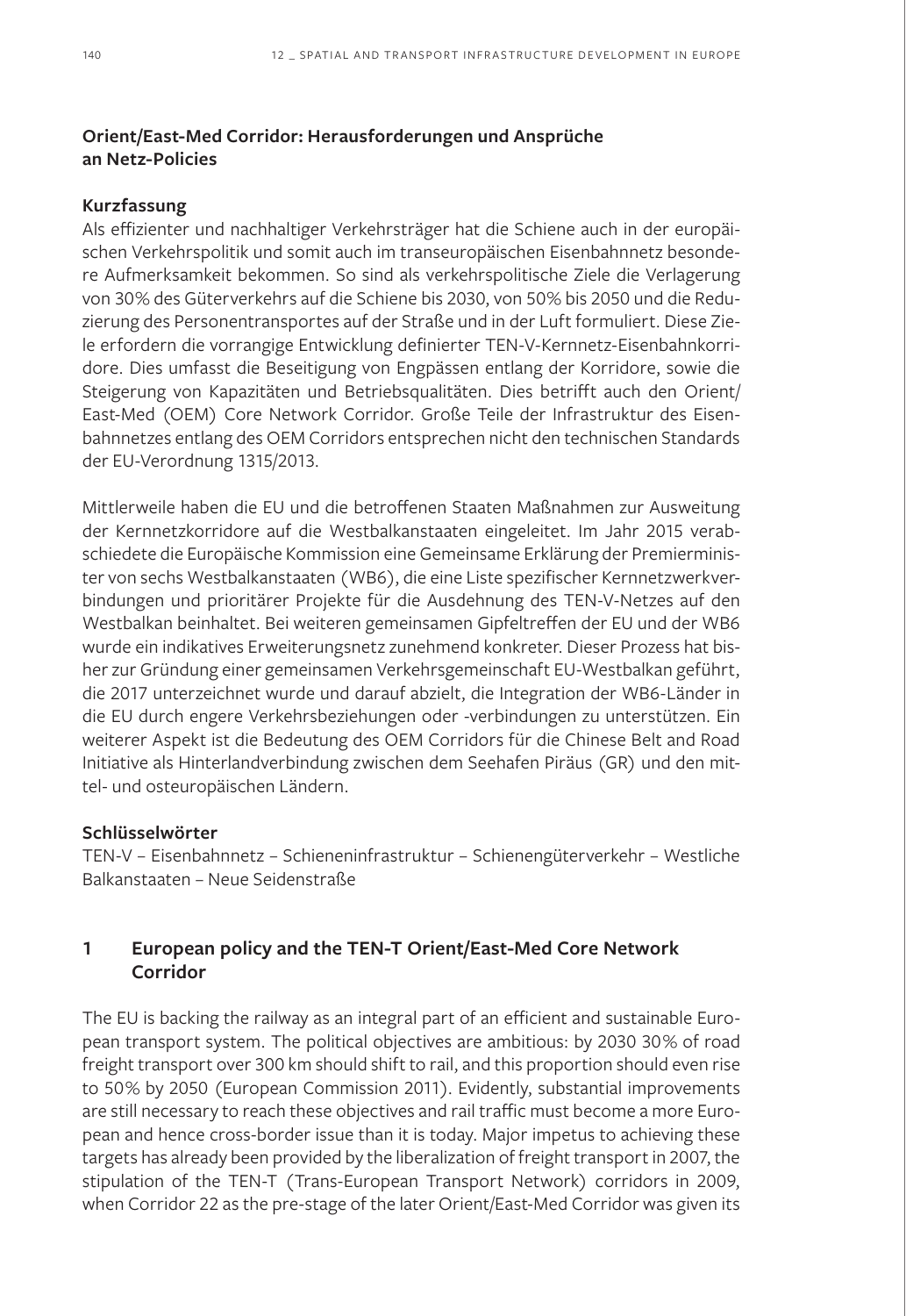original designation as one of the priority projects, and then the modification in 2012 under the name Orient/East-Med (OEM) Corridor (Corridor No. 3 of the nine TEN-T core network corridors).



*Fig.1: The OEM TEN-T Core Network Corridor, alignment and nodes / Source: European Commission 2016*

The OEM Corridor is a long north-west to south-east oriented corridor which connects central and southeast Europe with the maritime interfaces of the North, Baltic, Black and Mediterranean Seas. It runs from the German ports of Hamburg, Bremerhaven, Wilhelmshaven and Rostock in the north via the Czech Republic and Slovakia, with a branch through Austria, further via Hungary and Romania towards the Bulgarian capital of Sofia (with links to the port of Burgas and to the Turkish border at Svilengrad), then to the Greek ports of Thessaloniki, Igoumenitsa, Patras and Athens/Piraeus and has a Motorway of the Sea link to Cyprus (Fig. 1). Maritime sea port infrastructure exists in four countries, namely Bulgaria, Cyprus, Germany and Greece.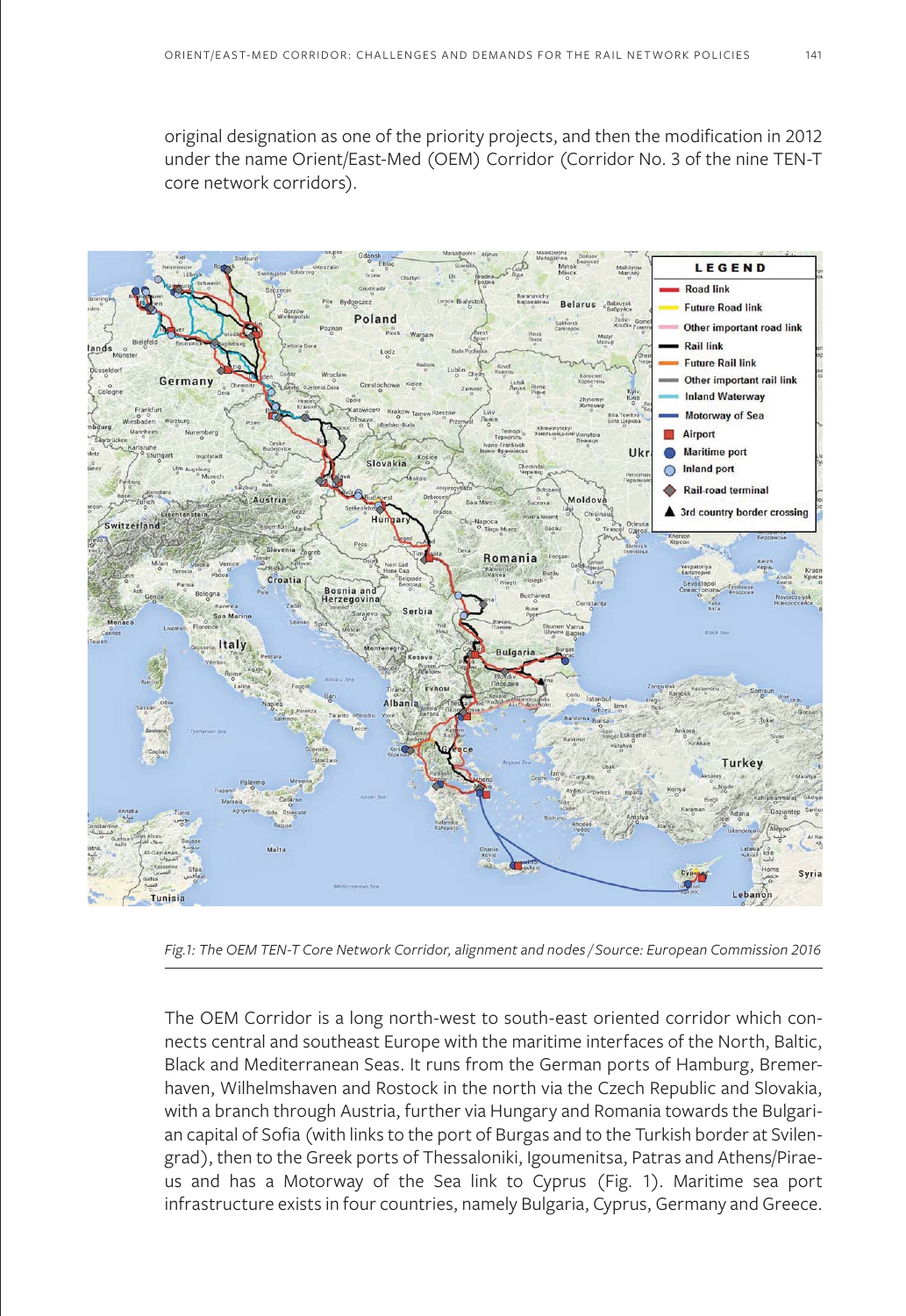The medium section between Vienna (Austria) and Craiova (Romania) superposes the 'Rhine-Danube' core network corridor Strasbourg–Constanta/Sulina which comprises the Danube inland waterway. So, the Danube waterway section between the river port of Vidin (BG) and the river port of Vienna (AT) is to be regarded as a supplementary transportation route along the corridor although it is not part of the OEM. As the Rhine-Danube Corridor for rail and road runs exclusively through EU territory, the Danube waterway transits the exterritorial area of Serbia.

Numerous missing links exist along the OEM with most of the multimodal connections between Hungary, Romania, Bulgaria and Greece yet to be constructed or substantially upgraded. The Elbe also requires important upgrades if it is to facilitate increased traffic flows. Cross-border traffic management systems on rail and inland waterways are still to be implemented on many sections (European Commission 2017a).

## **2 Rail infrastructure along the Orient/East-Med Corridor**

The rail infrastructure on the TEN-T core network shall meet all the requirements set out for the comprehensive TEN-T network, defined in Chapter II of the TEN-T Guidelines (Regulation 1315/2013/EU). In addition, the following requirements shall be met by the railway transport infrastructure of the core network:

- > Full electrification of the line tracks
- > At least 22.5 t axle load, 100 km/h line speed and the possibility of running trains with a length of 740 m on freight lines
- > Full deployment of ERTMS (European Rail Traffic Management System)
- > Nominal track gauge for new railway lines: 1435 mm

The infrastructure of the railway network along the OEM Corridor is in considerable parts of the alignment not compliant with some of the technical thresholds set out by Regulation 1315/2013, in particular regarding the key infrastructure parameters: train length and control system (ERTMS). For other technical characteristics such as operational speed (line speed), axle load and electrification, non-compliance along the corridor is around or below 20% (European Commission 2016: 5 f. and European Commission 2017b: 16). The following information is based on European Commission 2016 and European Commission 2017b:

## **Gauge and number of tracks**

Concerning gauge and number of tracks, all OEM Corridor lines have a gauge of 1435 mm (except Kiato-Patras which will be replaced by a 1435 mm gauge in the future). Most lines are at least double-tracked (approx. 71%).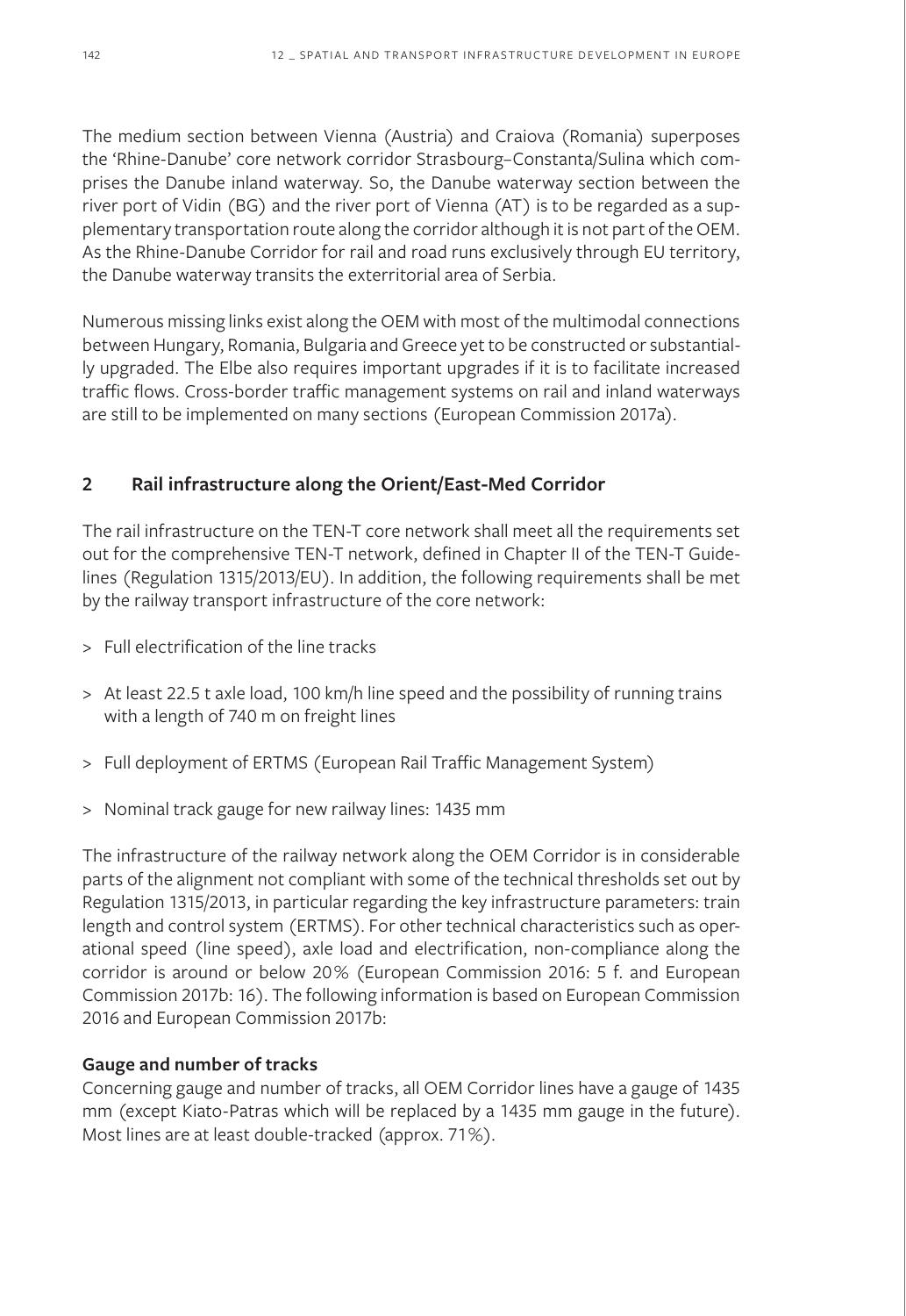A maximum operating speed of lower than 100 km/h is a barrier for freight trains along a total length of 1198 km (21%). In detail there are small sections along the OEM Corridor in the Czech Republic (freight link Děčín–Ústí nad Labem), in Slovakia (Bratislava main station–Rajka, SK/HU border), in Hungary (Kelenföld–Köbanya–Kispest within Budapest node) and a few sections in Greece, where line speed is between 60 and 90 km/h. Low maximum operating speed is particularly an issue if this occurs on longer sections, as in Bulgaria, where 75% of the sections only permit operational speeds lower than 100 km/h and the weighted average operational speed is 90 km/h. Specifically along the section Vidin–Sofia, the speed is 70–80 km/h, while part of the lines Sofia–Kulata has speed limits of only 60 km/h (Pernik–Radomir). Along the Bulgarian rail section Mihaylovo–Dimitrovgrad the operational speed is only 40 km/h. In further sections, the speed is restricted temporarily due to ongoing modernization works. Romania is, except for the section Craiova–Calafat, deemed to be fully compliant for this particular technical characteristic. In total, approx. 25% of the OEM rail network is not compliant with the requirements of the regulation.

#### **Train length**

Train length is a major issue along the entire corridor. On 2815 km (50%) a train length of 740 m is not allowed due to infrastructural, administrative or timetable-related/operational reasons. Non-compliant with this parameter are all corridor sections in the Czech Republic, Slovakia and Austria. On the Hungarian network only one section is not compliant, Hegyeshalom–Rajka, while in Greece several short sections do not match this criterion: Thessaloniki–Promahonas, Domokos–Tithorea, SKA–Piraeus and Korinthos–Thriasio–SKA. In Romania only the sections HU/RO border–Arad, Filiaşi–Craiova and Golenti–RO/BG border are compliant, the same applies to the Bulgarian sections RO/BG border–Vidin, Plovdiv–Burgas and Svilengrad–Turkish border. Longer parts of the Bulgarian and Romanian OEM rail network are non-compliant with this parameter. Germany complies fully with this technical requirement. In total approx. 53% of the OEM rail network is not compliant.

#### **Axle load**

The minimum axle load of 22.5 t is a major problem for Hungary, Romania and Greece, summing up to 952 km (17%) of the OEM rail network, in detail the entire rail network in Romania, and a number of line sections in Greece (Promahonas–Thessaloniki, Domokos–Tithorea and Inoi–SKA–Piraeus) and in Hungary (Kelenföld–Köbanya–Kispest and Békéscsaba–Lökösháza). Additionally, in Hungary, there is a special situation on the line Budapest–Hegyeshalom, where an axle load of 22.5 t is permitted with a speed restriction of 120 km/h (above the limit of 100 km/h). In contrast, the bigger part of the rail network along the OEM Corridor is compliant with the minimum axle load threshold of 22.5 t.

## **Electrification**

Most of the OEM rail network is electrified (approx. 86%), with three different current systems in use: AC 15 kV / 16.7 Hz (Germany and Austria), AC 25 kV / 50 Hz (southern Czech Republic, Slovakia, Hungary, Romania, Bulgaria and Greece) and DC 3 kV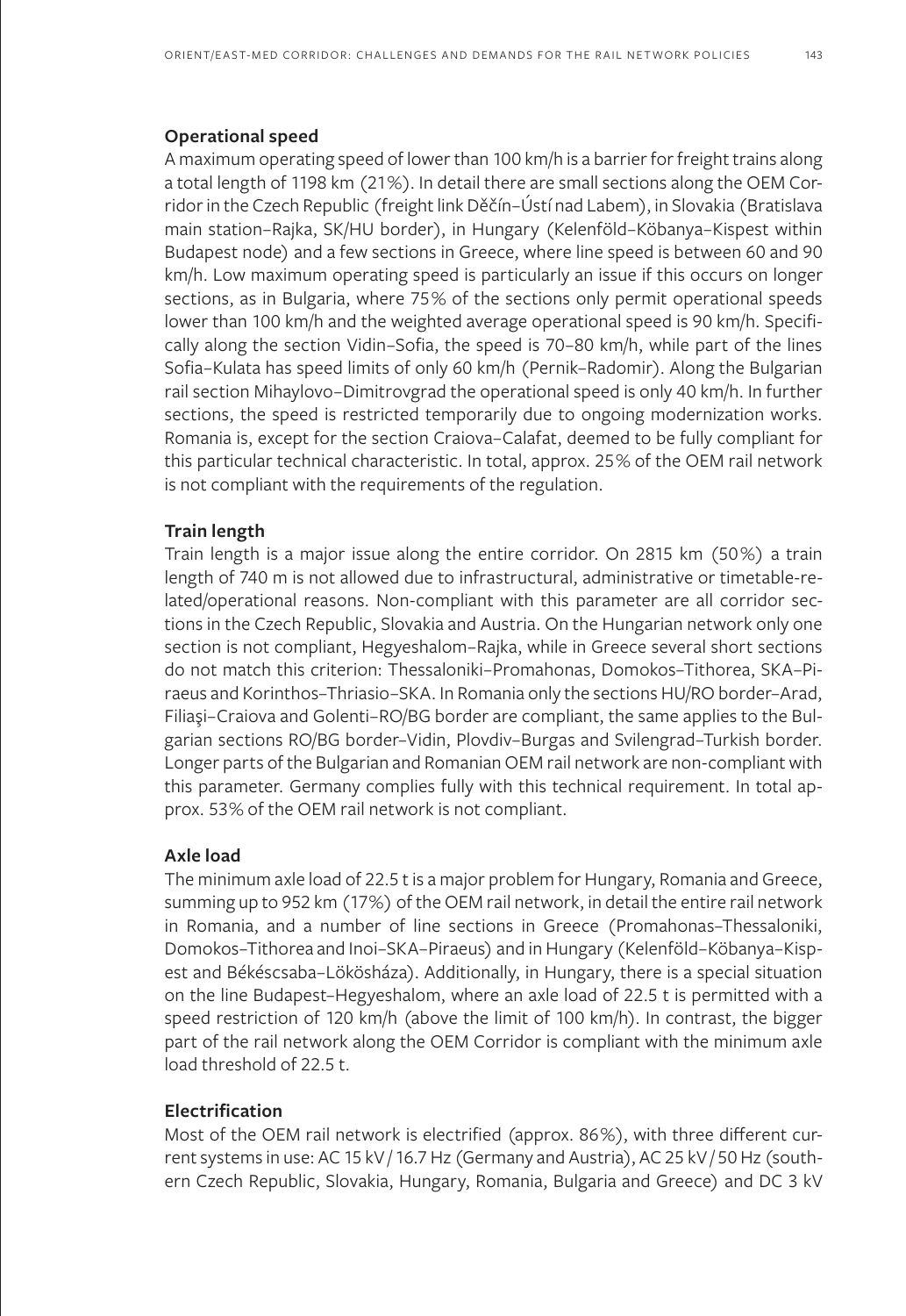(northern Czechia). Diesel traction is required only on the sections Oldenburg– Sande–Wilhelmshaven in Germany, Craiova–Calafat in Romania, and Promahonas– Thessaloniki, Domokos–Tithorea–Inoi, Tris Gefyres–Piraeus and Palaiofarsalos–Kalambaka in Greece.

#### **Railway control systems**

Regarding railway control systems, at present, the national systems are still predominantly used on the OEM rail network. There is a considerable lack of ERTMS implementation, with differences between Member States. Regarding ERTMS, currently only 12% of the OEM network is compliant with the required characteristics.

## **Cross-border issues**

Some of the most challenging issues for seamless rail transport along the OEM Corridor occur at borders. Technical, operational and administrative rules generate disproportionally long waiting times here. To improve the situation and to discuss possible options for improvement, a working group on OEM Cross-Border Issues in Rail Transport has been set up by the European Coordinator.

## **3 Strengthening the corridor for rail freight**

No comprehensive statistics are available for rail transport along the corridor routes. As a substitute and to get a picture about the rail freight situation in the countries involved, Table 1 shows a compilation of the performance of rail freight transport up to 2016 for each country.

|             |           | 1970  | 1980  | 1990  | 2000  | 2010  | 2014  | 2015  | 2016  | change<br>15/16<br>% |             |            |
|-------------|-----------|-------|-------|-------|-------|-------|-------|-------|-------|----------------------|-------------|------------|
| Sum of RFC7 |           | 256,1 | 306,2 | 253,7 | 159,1 | 173.9 | 182,7 | 188,2 | 189,3 | 0,6                  | Sum of RFC7 |            |
| RFC7        | BG        | 13,7  | 17,7  | 14,1  | 5,5   | 3,1   | 3,4   | 3,7   | 3,4   | $-5,9$               | <b>BG</b>   | RFC7       |
|             | CZ        |       |       |       | 17,5  | 13,8  | 14,6  | 15,3  | 15,6  | 2,3                  | CZ          |            |
|             | DE        | 113,0 | 121,3 | 101,7 | 82,7  | 107,3 | 112,6 | 116,6 | 116,2 | $-0,4$               | DE          |            |
|             | ᄄ         | 0.7   | 0,8   | 0,6   | 0,4   | 0,6   | 0,3   | 0,3   | 0,3   | $-13,6$              | EL.         |            |
|             | HU        | 19,8  | 24,4  | 16,8  | 8,8   | 8,8   | 10,2  | 10,0  | 10,5  | 5,2                  | HU          |            |
|             | AT        | 9,9   | 11,0  | 12,2  | 16,6  | 19,8  | 20,5  | 20,3  | 21,4  | 5,4                  | AT          |            |
|             | <b>RO</b> | 43,1  | 64,8  | 48,9  | 16,4  | 12,4  | 12,3  | 13,7  | 13,5  | $-1,0$               | <b>RO</b>   |            |
|             | SK        |       |       |       | 11,2  | 8,1   | 8,8   | 8,4   | 8,4   | $-0,8$               | <b>SK</b>   |            |
| Neighbours  | SI        | 3,3   | 3,8   | 4,2   | 2,9   | 3,4   | 4,1   | 4,2   | 4,4   | 4,4                  | SI          | Neighbours |
|             | <b>HR</b> |       |       |       | 1,8   | 2,6   | 2,1   | 2,2   | 2,2   | $-1,1$               | <b>HR</b>   |            |
|             | AL        | 0,2   | 0,5   | 0,6   | 0,0   | 0,1   | 0,0   | 0,0   | 0,0   | $-60,9$              | <b>AL</b>   |            |
|             | <b>ME</b> |       |       |       |       | 0,2   | 0,1   | 0,1   | 0,1   | 0,4                  | <b>ME</b>   |            |
|             | <b>MK</b> |       |       |       | 0,5   | 0,5   | 0,4   | 0,3   | 0,2   | $-20,1$              | <b>MK</b>   |            |
|             | <b>RS</b> |       |       |       |       | 3,5   | 3,0   | 3,2   | 3,1   | $-5,0$               | <b>RS</b>   |            |
|             | ΤR        | 5,50  | 5,00  | 7,9   | 9,8   | 11,3  | 11,6  | 10,2  | 11,4  | 12,2                 | TR          |            |

*Tab. 1: Performance of rail freight transport (billion tkm) in countries along the Rail Freight Corridor 7 and Western Balkans 1970–2016 / Source: European Commission, Mobility and Transport 2018; Data: Eurostat, International Transport Forum, Union Internationale des Chemins de Fer, national statistics*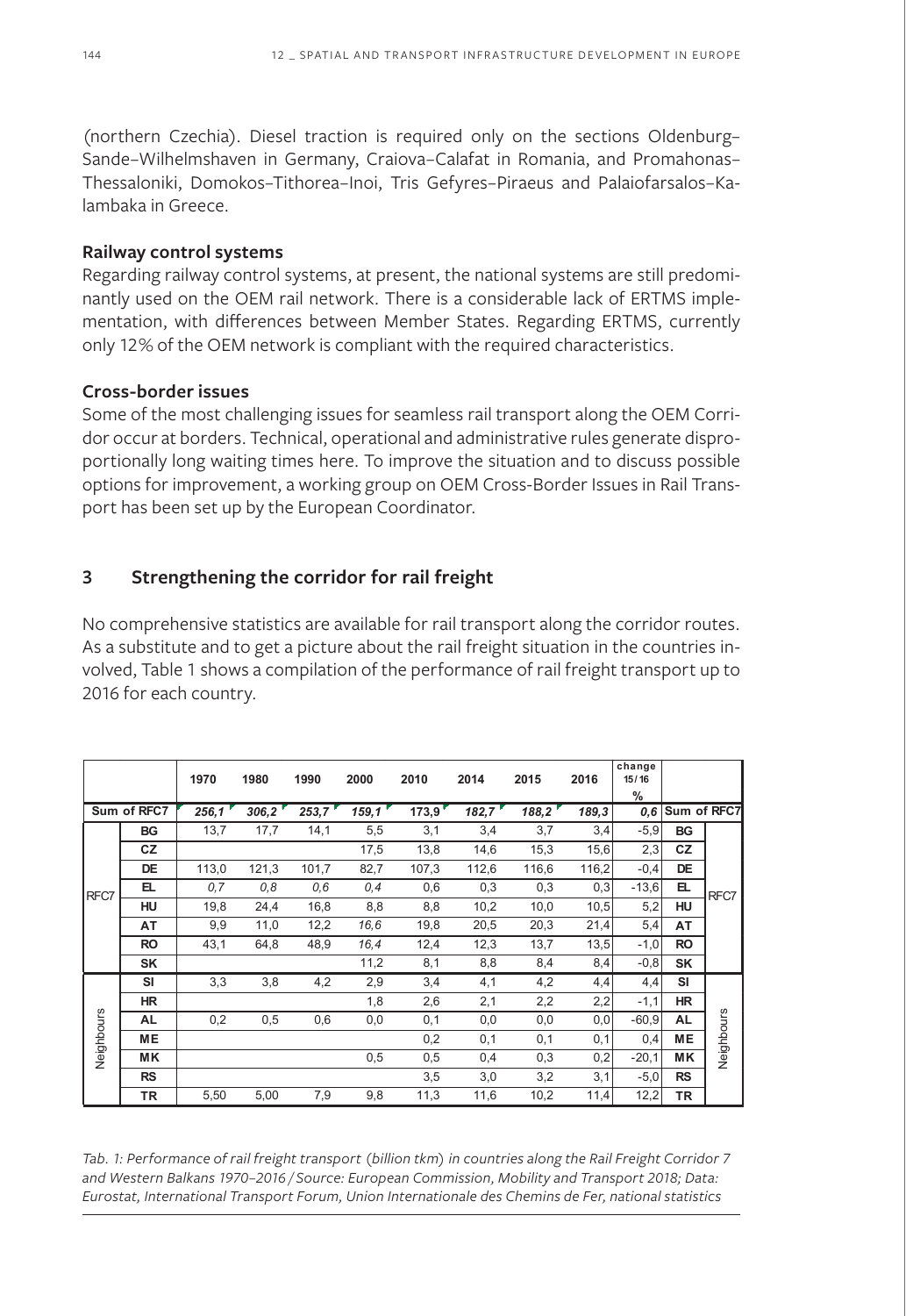It can be seen that the transport performance on rail between 1970 and 1990 could not be equaled in the last 20 years, but has recovered since about the year 2000 on a lower level. It is conspicuous that – comparing the years 2000 and 2016 – in some countries smaller losses are registered, especially for Bulgaria, the Czech Republic, Romania and Slovakia. These countries are on the way to recovering the freight performance on rail, but cannot yet equal the level of the year 2000. In the same period Germany, Hungary, Austria, Slovenia and Turkey raised their rail freight performance continuously and now exceed the level of the year 2000 considerably. Hence on the rail freight sector the challenges concerning the improvement of the OEM Corridor arise out of the following situation: on the one hand the corridor upgrading has to utilize and stimulate the recovering and slowly growing rail freight volume of the region and on the other hand it has to prevent slumps in particular countries along the corridor.

Although the services of national and international freight transport were opened up to economic competition from 1 January 2007, elimination of 'barriers' between individual countries has not yet been achieved sufficiently. These barriers relate to border coordination, common investment plans concerning border stations and lines, compliance with terms of delivery, reliability, coordination between the terminals etc. (RFC 7 Orient Corridor 2016b: Book V, Annex 5: 9).

The schematic map (Fig. 2) of the OEM Rail Freight Corridor 7 document shows important 'interfaces' for rail freight activities along the corridor. It shows clearly that the number of border crossings and handover points could generate delays and other imponderables on the train flow.

In normal daily business, the trains run according to their timetable, and there is no need for coordination or communication between the Train Control Centers (TCCs) on the corridor. If there is any significant deviation from the timetable or in case of disruption regardless of the cause, communication and coordination between the related TCCs is necessary. The main tool to perform these tasks is the 'TCCCom', which is an internet-based multilingual communication application. The infrastructure managers of the freight corridor and the advisory group of the RFC set up Train Performance Management Coordination to ensure optimal coordination between the operation of the railway infrastructure and the customers (RFC 7 Orient Corridor 2016a: Book IV).

By means of the South East European Transport Observatory based in Belgrade, seven regional partners cooperate in the transport domain to prepare for accession to the EU. The platform COSMOS (Cooperative Solutions for Managing Optimized Services) deals with the market needs for improved cooperative intermodal freight services in southeast Europe (COSMOS 2018). These measures are important steps but only some of the tesserae necessary to enable the OEM core network corridor to meet the future demands of international and transcontinental rail freight flows.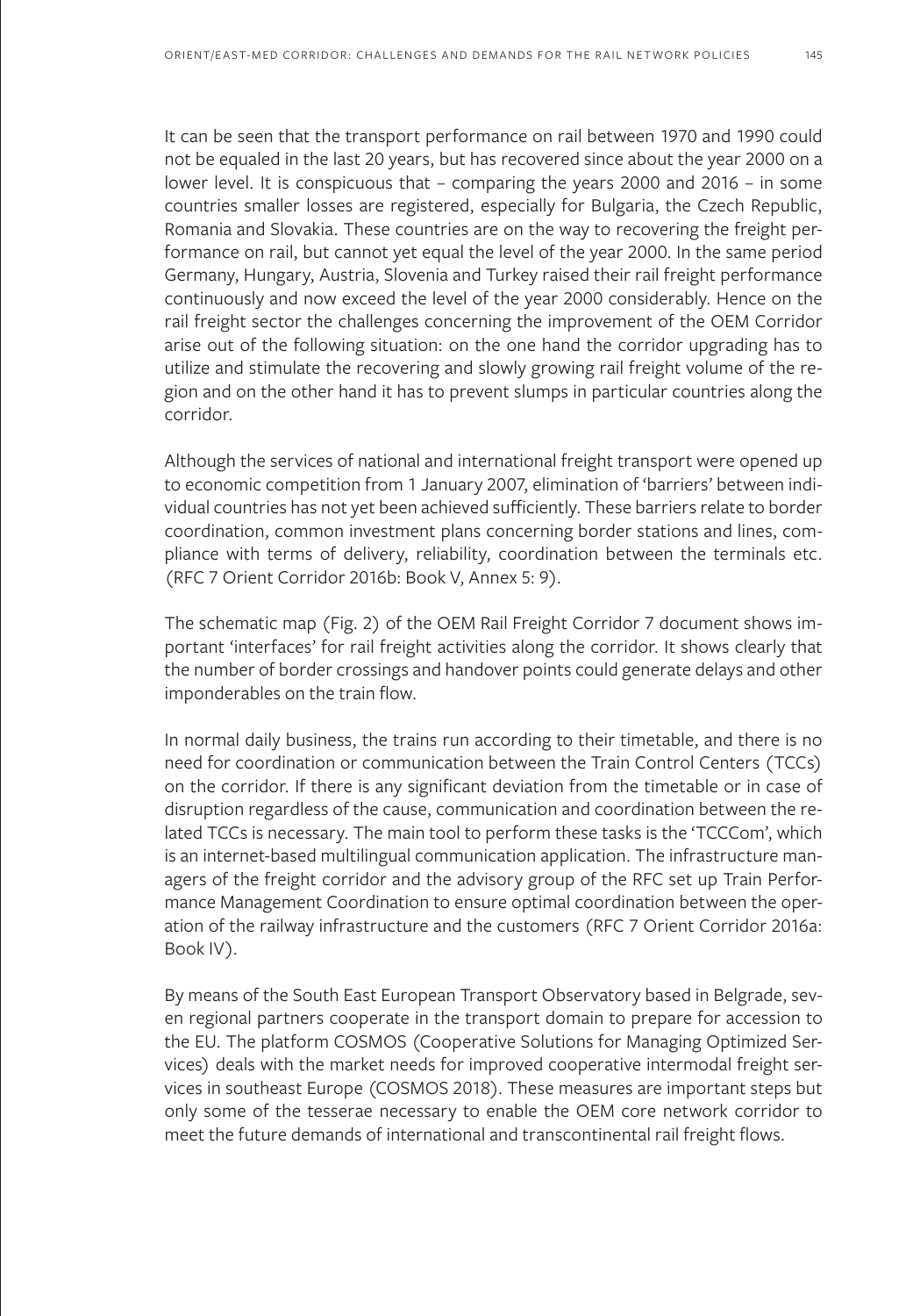

*Fig. 2: Schematic map of 'interfaces' along the Orient/East-Med rail freight corridor (RFC 7) / Source: RFC 7 Orient Corridor 2016a: Book IV*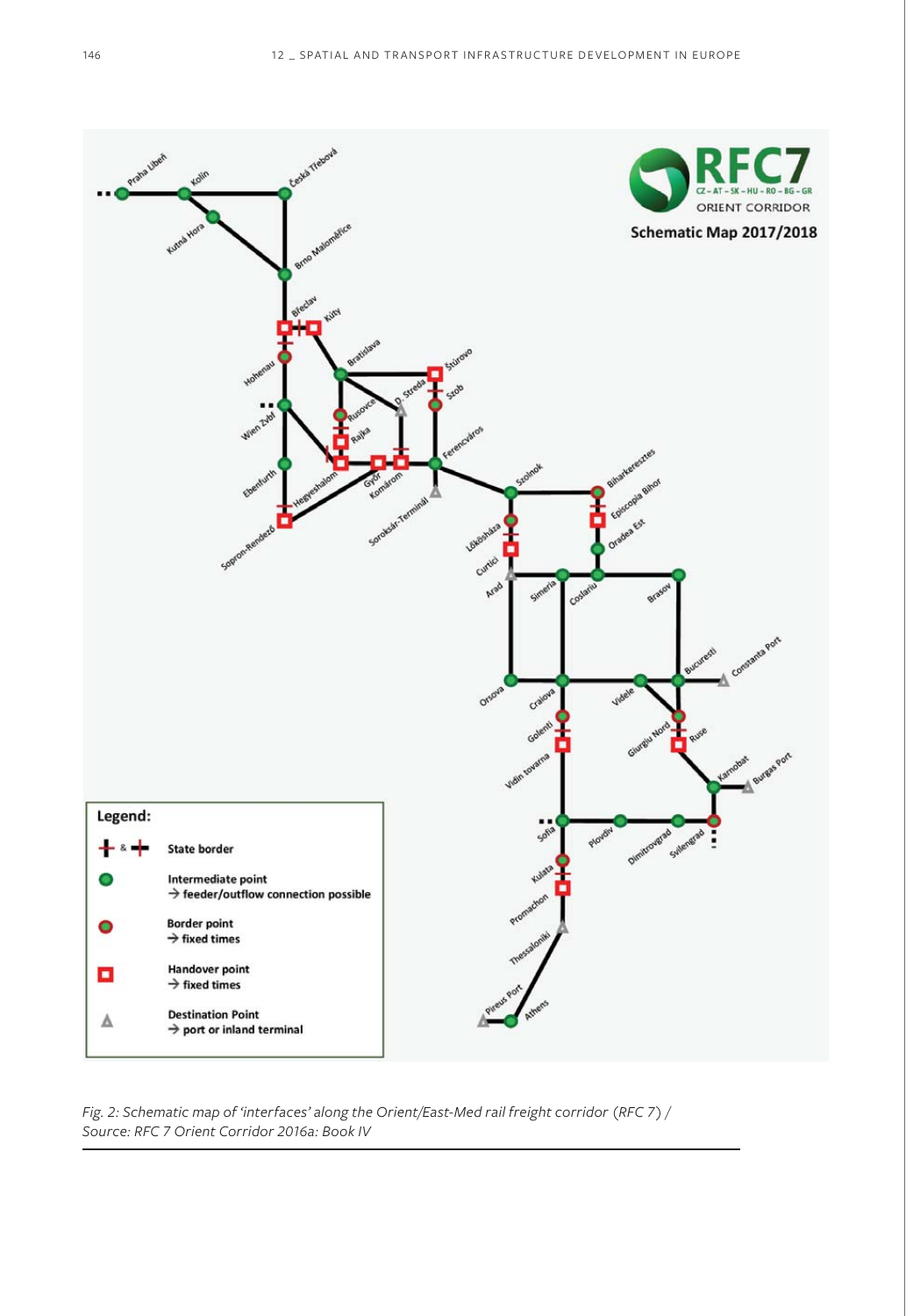## **4 TEN-T extension in the Western Balkans**

On EU territory, the Commission has given its backing to a study to assess the need for a rail link between Budapest and Athens via Timisoara (RO)–Calafat (RO)–Vidin (BG)–Thessaloniki (GR). Currently this link is not fully operational and support is needed to develop the link to the necessary extent.



*Fig. 3: Indicative extension of the TEN-T Comprehensive Rail Network for the Western Balkans region published in Regulation 2013/1315/EU / Source: Regulation 1315/2013/EU, Annex III*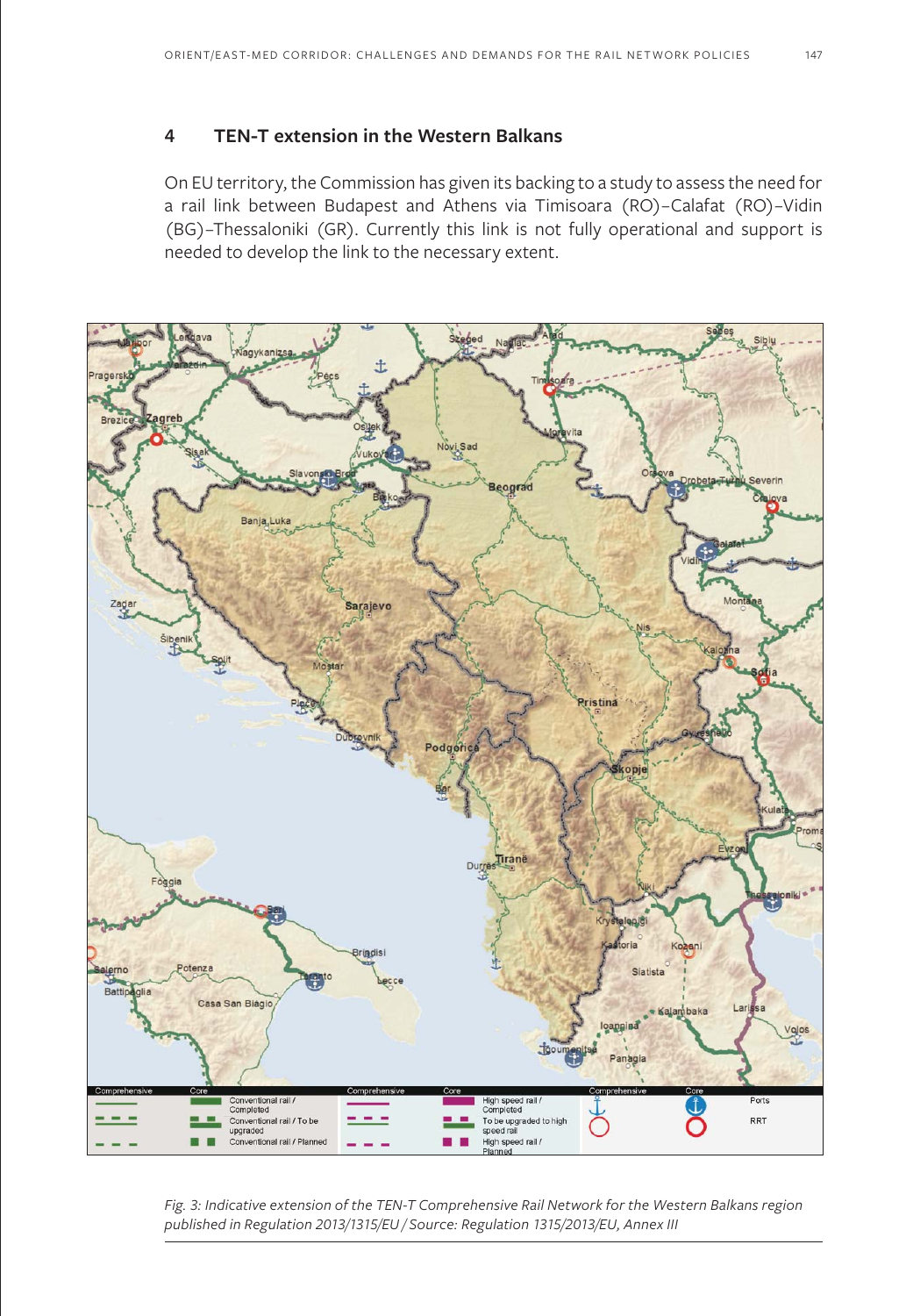As an alternative, a shorter rail link between Budapest and Skopje–Athens on the territory of Serbia and the Republic of North Macedonia is included in the indicative maps of the TEN-T extension (Regulation 1315/2013/EU, Annex III). This document presents indicative extension maps to specific third countries inter alia for six states of the Western Balkans Region: Albania, Bosnia and Herzegovina, Republic of North Macedonia, Kosovo,<sup>1</sup> Montenegro and Serbia (Fig. 3). The rail connections in the document are considered as conventional rail links. They are not designated as links of the TEN- T core network but some of the links are on the way to becoming such. Nevertheless, the link between Budapest and Thessaloniki via Serbian territory could reduce the rail distance between Greece and Hungary by about 262 km (Endemann 2017).

In 2015, the European Commission adopted a Joint Statement of the Prime Ministers of the WB6, which contains a list of specified Core Network links and Priority Projects for the extension of the TEN-T network to the Western Balkans (European Commission 2015). Within the framework of the Connectivity Agenda during the Western Balkans Summit in Vienna 2015, the proposed alignment for the core network within the Western Balkans region was presented (Western Balkans Summit Vienna 2015). The addendum of the Final Declaration contains a list of links as 'pre-identified projects' (Western Balkans Summit Vienna 2015, Annex 1). It is remarkable that the rail link between Nis and Sofia via Dimitrovgrad is not included in the core network proposal for the OEM Corridor but is set as a pre-identified project on 'other sections on the core network'. In the final report of the Study on Orient/East-Med TEN-T Core Network Corridor, 2nd phase 2017 (European Commission 2017c), the proposed core rail network comprises the sections (Fig. 4):

- > Budapest–Subotica–Beograd–Niš–Skopje–Gevgelija–Thessaloniki
- > Stalać–Kraljevo–Prishtine/Priština–Skopje (Trubarevo)
- > Beograd (Resnik)–Podgorica–Bar

In 2017, the EU-Western Balkans Transport Community Treaty (TCT) was signed and a common Transport Community of the EU and the WB6 was founded. The TCT's goal is to help WB6 countries integrate into the EU by creating closer transport ties or connections (Balkans Policy Research Group 2018: 10). For the Balkans, the TCT offers increased efficiency and competitiveness of transport and tourism, reduced travel time and costs, and increased attractiveness for investments. Its purpose in the transport sector is 1) the ongoing development of the TEN-T indicative extension, by developing a 5-year rolling work plan every 2 years; 2) to promote necessary studies and analyses; and 3) to put in place an information system (European Union 2017 and 2018; Niedermaier 2018).

<sup>1</sup> This designation is without prejudice to positions on status, and is in line with UNSCR 1244/1999 and the ICJ Opinion on the Kosovo declaration of independence.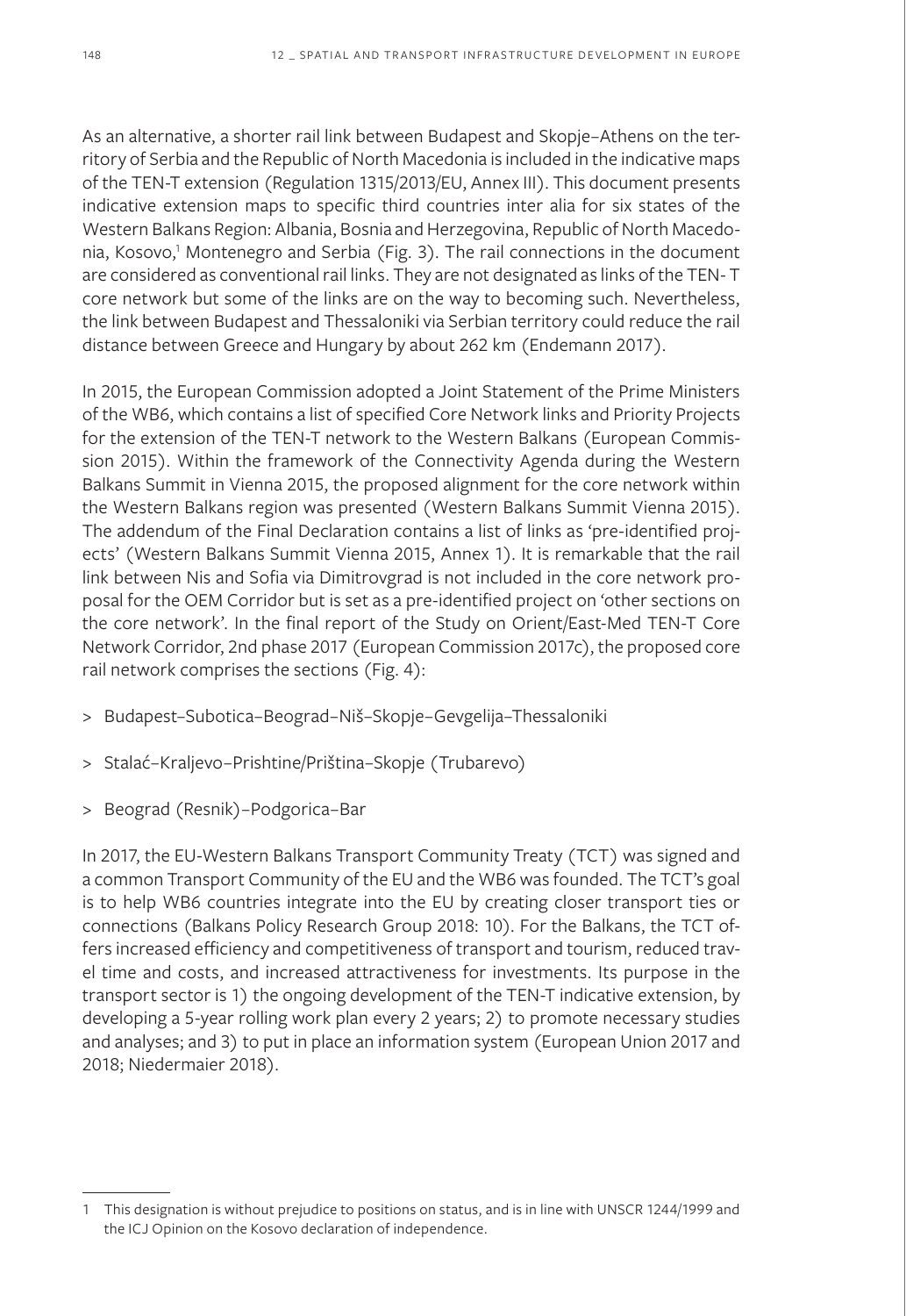

*Fig. 4: Alignment of the OEM Corridor related to the Western Balkans core network (Rail) / Source: European Commission 2017c*

## **5 Function of the Orient/East-Med Corridor for the New Silk Road**

In relation to the transport connection between Europe and the central Asian countries, the Republic of China launched the 'Belt and Road Initiative' (BRI). Based on the ancient silk road it aims at enhancing overall connectivity between China and Europe by both building new and modernizing existing – overland as well as maritime – infrastructures (Barisitz/Radzyner 2017a: 8–10). The motivations and drivers of China's BRI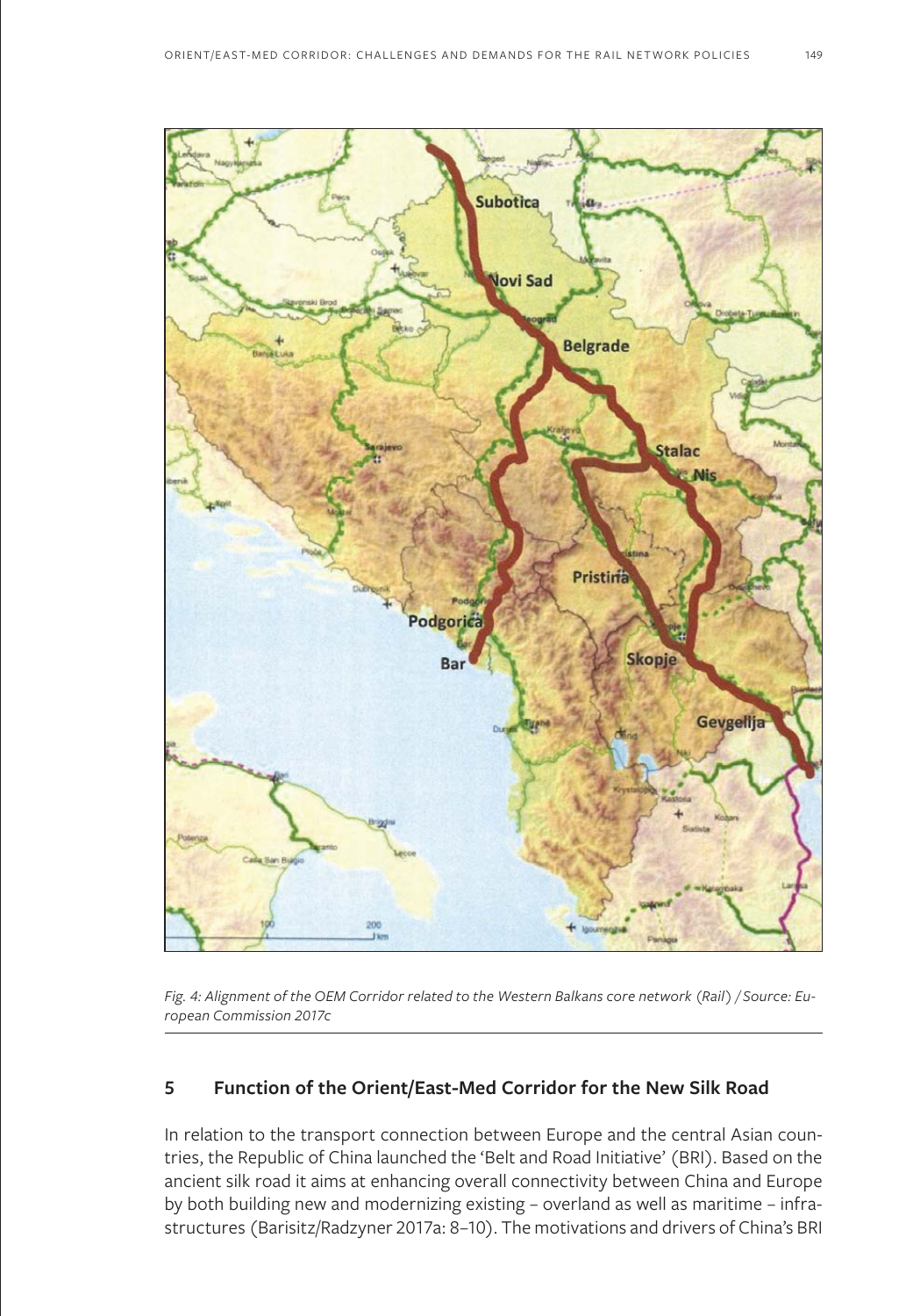initiative are mostly of an economic or geopolitical nature: improvement of transport links; reduction of trade costs; reutilization of domestic overcapacities; diversification of investments, markets and suppliers; development of peripheral domestic regions (e. g. Xinjiang); contribution to the internationalization of the renminbi-yuan; enhancement of security of access to strategic energy and resource supplies; hedging against possible trade wars, etc. (Barisitz/Radzyner 2017a: 27).

One strategic line of the initiative is – in addition to several Eurasia land corridors between China and Europe - the 21<sup>st</sup> Century Maritime Silk Road (MSR) as a complementary seaborne trading network going from China's coast to Europe, connecting China with Southeast Asia, South Asia, East Africa and the Mediterranean area. Accordingly, about 95% of EU trade with China and 80% of China's total exports were carried out on this maritime route in 2015 (Barisitz/Radzyner 2017a: 16). Geographically, southeast Europe (particularly Greece and the Western Balkans states) constitutes the final section of China's new Maritime Silk Road (MSR), reaching Europe via the Suez Canal and the port of Piraeus (Fig. 5).

The relevance of the Belt and Road Initiative for the OEM Corridor is set by Chinese investment in the sea port of Piraeus, where the Chinese shipping giant COSCO (China Ocean Shipping Group Company) Pacific holds a 35-year concession to upgrade and run two container cargo piers (Vasovic 2014) – as the first major European container port for ships entering the Mediterranean from the Suez Canal and the connected rail corridor leading from the port of Piraeus via Skopje (Republic of North Macedonia) and Belgrade (Serbia) to Budapest (Hungary). Ultimately under the BRI initiative, the rail upgrade helps the Chinese plan to turn Piraeus (Greece) into a regional hub for trade with central and eastern Europe. By actuating the port of Piraeus the transit time between Shanghai and Piraeus is about 22 days, which is 10 days shorter than the route between Shanghai and the northwest European ports of Rotterdam and Hamburg (Levitin 2016). In view of this cut in transit time, China has already announced its plans to buy into other sea ports such as Thessaloniki (Greece), or Bar (Montenegro) (Barisitz/Radzyner 2017b: 75).

In a roundabout way, the Piraeus development could possibly be seen as the beginning of developing Mediterranean ports as entrance ports for Asia–Europe sea trade routes in Europe. It can be assumed that more Hellenic and Adriatic ports, like for example Patras, Piraeus, Thessaloniki, Bar, Rijeka, Koper and Trieste, will become more important in comparison with the northern European ports of Rotterdam, Hamburg and Antwerp. In this context, the Hellenic and Adriatic ports could be able to relieve pressure on the seaports-hinterland network in central Europe. The example of Piraeus gives a first impression of the associated demands of a modified sea-port setting for the OEM Corridor. Nevertheless, a rerouting of hinterland connections on such a European dimension requires fully developed hinterland corridors. The seaports of Piraeus, Patras and Thessaloniki are considered part of the OEM core network corridor and the seaport of Bar in its proposed extension is in Western Balkan territory, but the ports of Rijeka, Koper and Trieste are not part of the OEM Corridor, although their feeder function of sea freight flows to central and eastern European countries could be similar.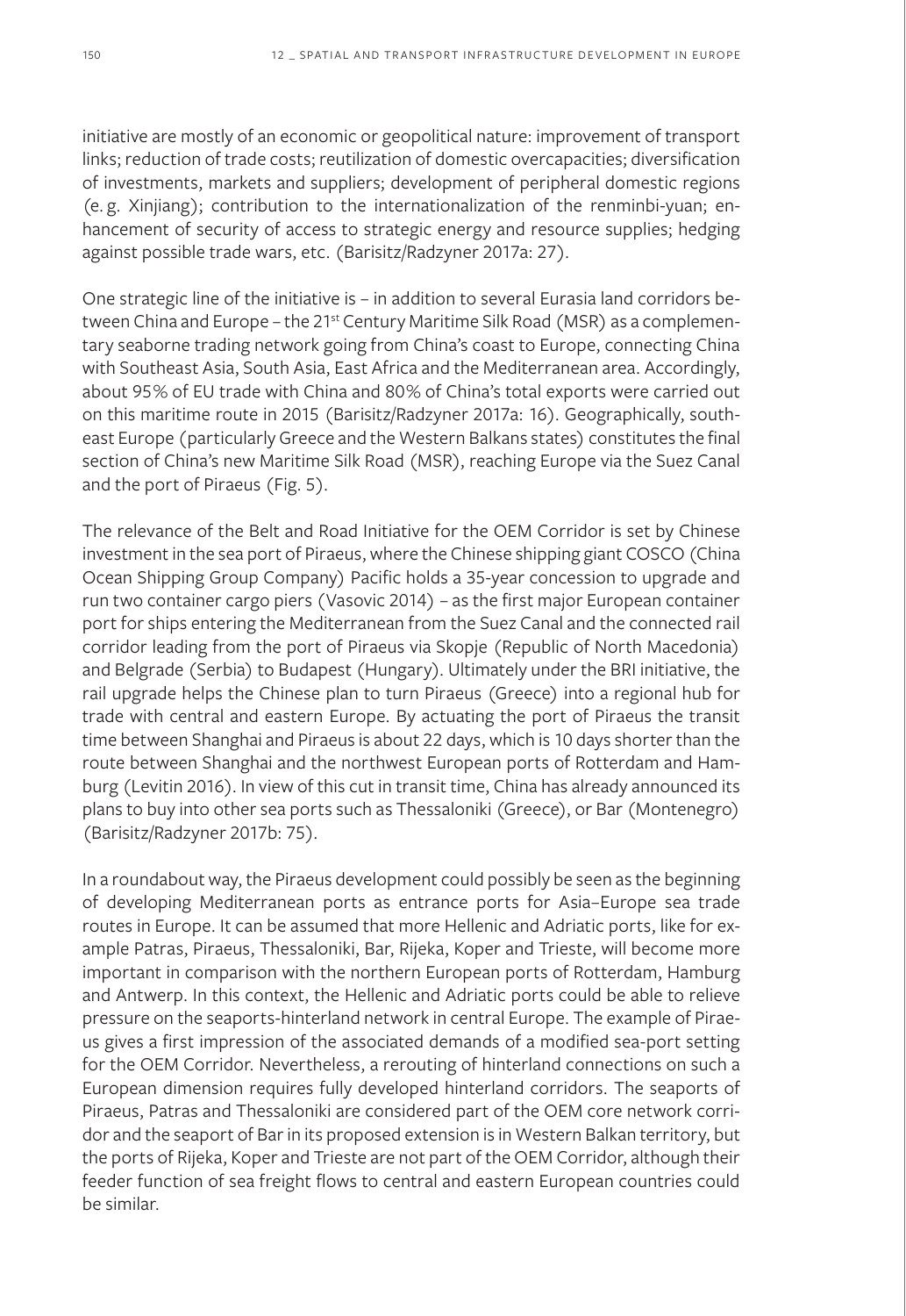

*Fig. 5: The 21st Century Maritime Silk Road (MSR)-Corridor (Mediterranean section: Suez-Canal-Piraeus-Belgrade-Budapest) of China's Belt and Road Initiative (BRI) / Source: Barisitz/Radzyner 2017b: 76; Original map from Google maps*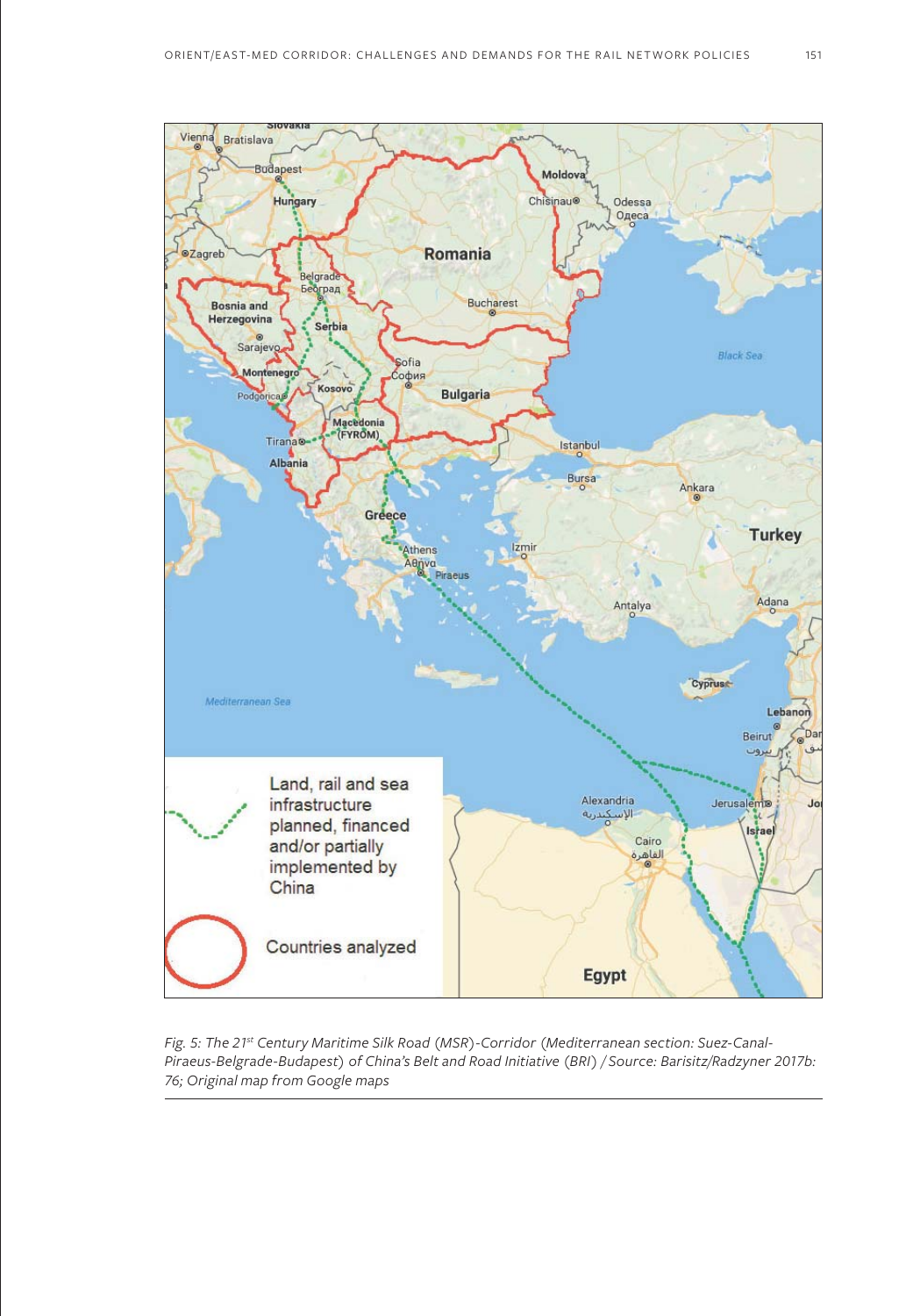Related to the hinterland corridor of the sea port of Piraeus but also intended to improve the transport exchanges between Hungary and the Western Balkan region, Hungary, Serbia, the Republic of North Macedonia and China signed an agreement on the modernization of the Budapest–Belgrade railroad in December 2014. The Belgrade–Budapest rail line is a 370-km modernization project implemented by Chinese companies with planned speeds of 200 km/h (CIP 2017). The project was proposed in early 2013, with an estimated cost of \$2.9 billion, while the construction works started in 2017 for the first section of the line in Serbia (eKapija 2018). The project includes electrification of the existing rail to have both passenger and cargo train services. The project is expected to shorten travel time from both ends of the line from 8 hours to 2.5 hours. The railroad will be constructed with the financial and technical support of China (Hungary Today 2014).

Usually, projects like this, where the Republic of China is involved, are funded with loans from the state-owned Export-Import Bank of China (China EXIM Bank) that cover about 85% of the required capital, with the rest being financed by the local government or other local investors. Loans typically have a long maturity of about 20 years and low interest rates (at approximately 2%) (Barisitz/Radzyner 2017b: 76). Due to Chinese financing, it is understandable that management is also often in Chinese hands and construction work is frequently carried out by Chinese firms and their workers, sourcing Chinese equipment, which is not always appreciated by local project partners (Barisitz/Radzyner 2017a: 10).

However, the project is not seen as profitable, as it was estimated that at least 6 million passengers annually are needed for the two countries to repay the Chinese loan for the project, while the combined populations of Belgrade and Budapest is only 3.1 million, with fewer than 100,000 rail commuters in the regions yearly (B92 2015; People's Daily Online 2016; Vasovic 2014). Despite the questionable profitability, Serbia has reason to support this project. The new transport infrastructure can help its economic growth, in particular logistically. In this regard, Serbia is more inclined to downgrade the project to a less expensive, medium-speed one (Kratz/Pavlićević 2016).

In October 2016, a Chinese-Hungarian joint venture company was established to start construction work. But in February 2017 the European Commission started investigating whether the project for the construction of the high-speed railway in any way violated European laws concerning financial feasibility and public procurement (Forbes 2017; Global Times 2017). Nevertheless, from the Chinese point of view the project also provides a market for China's rail technology and rolling stock for high speed railways (Rogers 2016).

Another possible future influencing factor on the OEM Corridor could be the alignment of the central branch of the New Silk Road rail freight corridor through the central Asian countries Kazakhstan, Uzbekistan, Turkmenistan via the Caucasus countries and Turkey to Europe (Müller/Winter 2018: 3 and 7). The gateway interface to the OEM core network corridor is Edirne (TR)/Svilengrad (BG). From there the rail route via Sofia enables an already expanding rail freight exchange between Turkey and the central and eastern European countries. In this context it is remarkable that the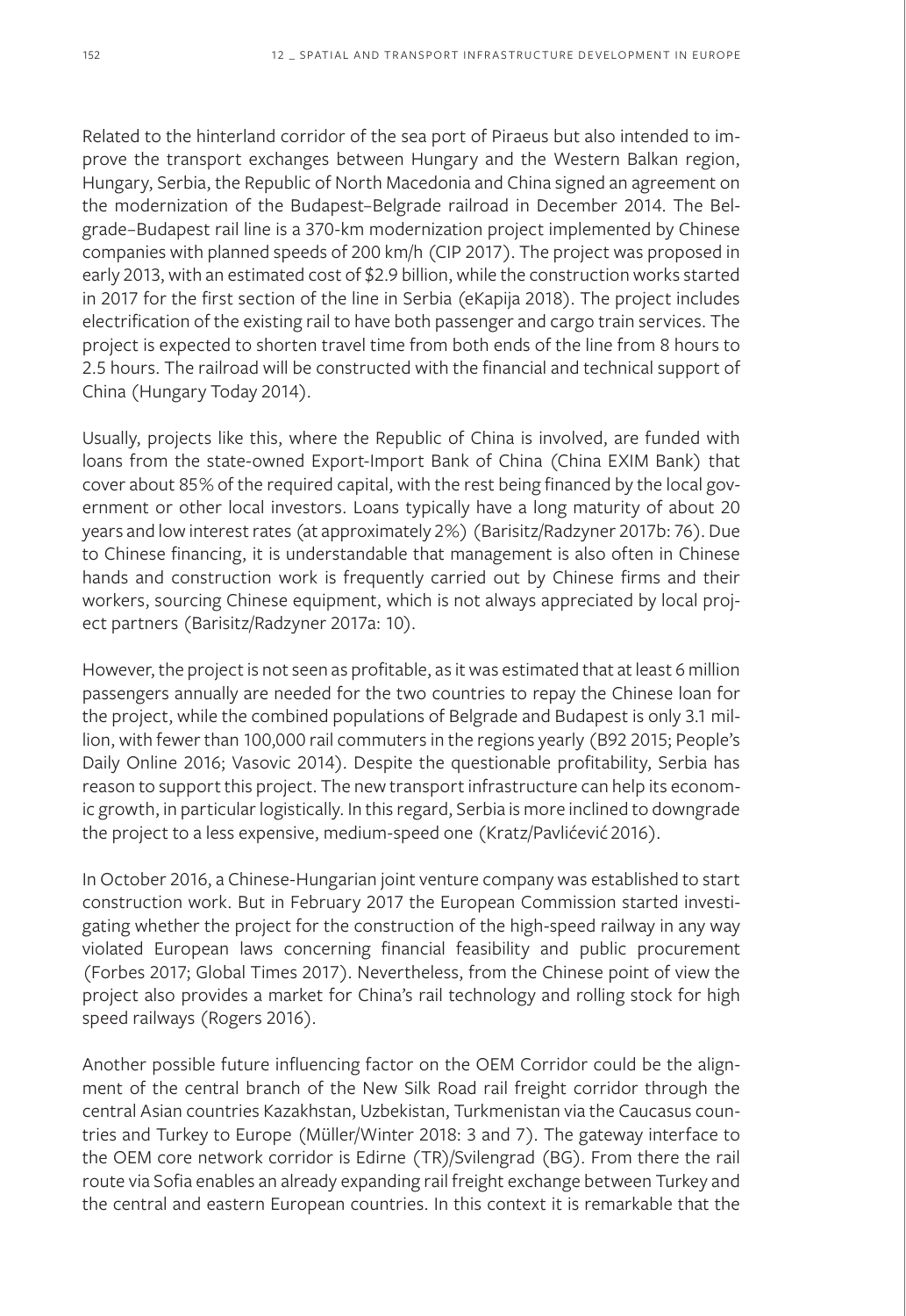rail link between Sofia (BG) and Nis (RS) via Dimitrovgrad (RS) is not designated as part of the TEN-T OEM related Western Balkans core network, though this rail link is in bad condition (operational speed is only 40 km/h). So, the rail route from Sofia via Romania to Hungary seems to be favored for these transport flows.

The northern branch of the New Silk Road rail link contacts the OEM Corridor in the node of Budapest. It is important to mention that in the node of Budapest branches of three New Silk Road corridors (north, central and southern course) converge. Related to an agreement by the Russian, the Slovakian and the Austrian railways for an extension of the Russian broad gauge from the Ukrainian/Slovakian border to the Vienna region by a particular broad-gauge rail passage the operative conjunction of the branches will be a challenge in adapting the OEM Corridor for freight distribution and feeder functions to/from Europe to Russia as well as to central and East Asia.

Another approach to improving the transport connection of Greece to the central and eastern European region is worth mentioning. In 2017 the transport ministers of Greece and Bulgaria signed a memorandum of understanding for a rail freight corridor between Thessaloniki (Greece) and the Danube port of Ruse (Bulgaria), connecting also the sea ports of Kavala and Alexandroupoli in Greece as well as the Black Sea ports Burgas and Varna in Bulgaria. The time frame for realization is aimed (optimistically) to within 10 years and investment costs are approximately 5 billion euros (Eisenbahn-Revue International 2017). The proposition for this project shows that the OEM Corridor is not limited to a few axes but needs to be conceived more broadly.

#### **Literature**

Balkans Policy Research Group (2018): The Berlin Process for the Western Balkans: gains and challenges for Kosovo.

Barisitz, S.; Radzyner, A. (2017a): The New Silk Road, part I: a Stocktaking and economic assessment. In: Oesterreichische Nationalbank: Focus On European Economic Integration, Q3/2017, 8-30.

Barisitz, S.; Radzyner, A. (2017b): The New Silk Road, part II: implications for Europe. In: Oester-

reichische Nationalbank: Focus On European Economic Integration, Q4/2017, 70-81.

B92 (2015): High speed rail line to Budapest to be in use from 2018.

http://www.b92.net/eng/news/business.php?yyyy=2015&mm=12&dd=23&nav\_id=96470 (May 24, 2019). CIP / Serbian Institute of Transportation (2017): Meeting in Belgrade on April, 28 2017. COSMOS (2018):

http://www.intermodal-cosmos.eu/content/index\_eng.html (July 12, 2018).

eKapija (2018): Start date of construction of high speed railway from Novi Sad to Subotica to be known soon – Trains to run at 200 kilometers per hour.

https://www.ekapija.com/en/news/2083640/start-date-of-construction-of-high-speed-railway-fromnovi-sad-to (May 20, 2019).

Eisenbahn-Revue International (2017): Bulgarien und Griechenland planen neuen Bahnkorridor, 11/2017, 566.

Endemann, P. (2017): E-Mail communication IAK-member Peter Endemann on 22 November 2017, including timetable based calculation of rail line distances.

European Commission (2011): White Paper, Roadmap to a single European Transport area - Towards a competitive and resource-efficient transport system'.

https://ec.europa.eu/transport/sites/transport/files/themes/strategies/doc/2011\_white\_paper/whitepaper-illustrated-brochure\_en.pdf (May 20, 2019).

European Commission (2015): Joint Statement Western Balkan 6 Prime Ministers Core Network and Priority Projects; Western Balkans 6 meeting in Brussels (Statement 15-4826).

http://europa.eu/rapid/press-release\_STATEMENT-15-4826\_de.htm (October 22, 2018).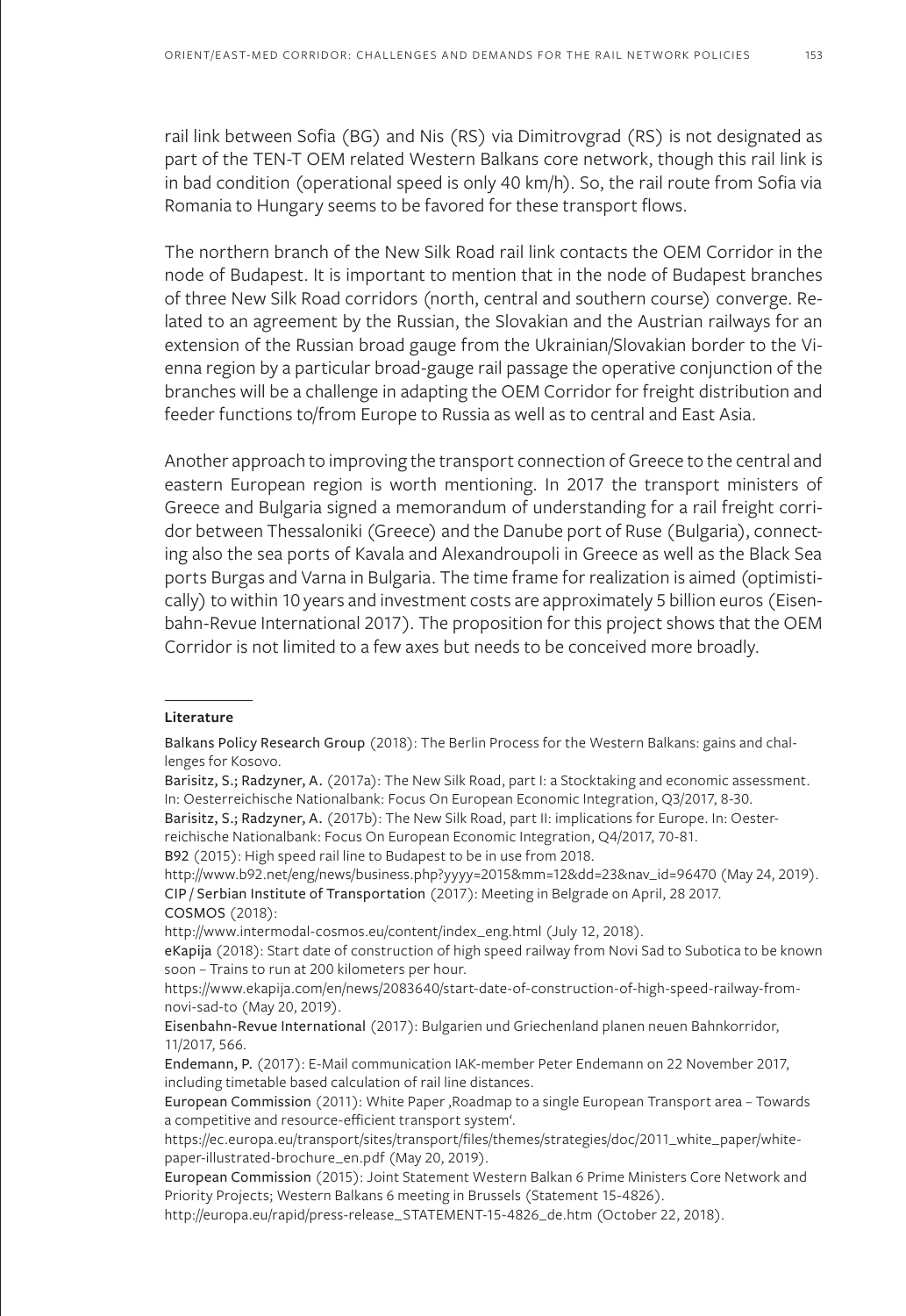European Commission (2016): Orient / East-Med – Second Work Plan of the European Coordinator Mathieu Grosch.

https://ec.europa.eu/transport/sites/transport/files/2nd\_workplan\_oem\_0.pdf (May 22, 2019). European Commission (2017a): Orient / East-Med. https://ec.europa.eu/transport/themes/infra structure/orient-east-med\_en (November 09, 2017).

European Commission (2017b): Study on Orient / East-Med TEN-T Core Network Corridor, 2nd phase, Draft Final Report.

https://ec.europa.eu/transport/sites/transport/files/oem\_second\_study\_report.pdf (May 22, 2019). European Commission (2017c): Study on Orient / East-Med TEN-T Core Network Corridor, 2nd phase, Final Report on the related Core Network in the Western Balkan countries.

https://ec.europa.eu/transport/sites/transport/files/oem\_wb6\_finalreport.pdf (May 22, 2019).

European Commission, Mobility and Transport (2018): Transport in Figures.

https://ec.europa.eu/transport/facts-fundings/statistics/pocketbook-2018\_en Statistical pocketbook 2018 (June 13, 2019).

European Union (2017): Treaty establishing the Transport Community. Official Journal of the European Union, L278/3-53, 27.10.2017.

European Union (2018): Information on the date of signature and provisional application of the EU-Western Balkans transport Community Treaty. Official Journal of the European Union, L 17/1, 23.01.2018.

Forbes (2017): Another Silk Road Fiasco? China's Belgrade To Budapest High-Speed Rail Line Is Probed By Brussels.

https://www.forbes.com/sites/wadeshepard/2017/02/25/another-silk-road-fiasco-chinas-belgrade-tobudapest-high-speed-rail-line-is-probed-by-brussels/#704907ca3c00 (May 24, 2019).

Global Times (2017): EU probe unlikely to stop Belgrade-Budapest railway: Serbian expert. http://www.globaltimes.cn/content/1035972.shtml (May 24, 2019).

Hungary Today (2014): China to finance construction of new Budapest-Belgrade railroad. http://hungarytoday.hu/cikk/china-finance-construction-new-budapest-belgrade-railroad-43460 (May 24, 2019).

Kratz, A.; Pavlićević, D. (2016): Belgrade-Budapest via Beijing: A case study of Chinese investment in Europe; European Council of foreign affairs.

http://www.ecfr.eu/article/commentary\_belgrade\_budapest\_via\_beijing\_a\_case\_study\_of\_chinese\_ 7188 (May 24, 2019).

Levitin et al. (2016): China and South-Eastern Europe: Infrastructure, trade and investment links. EBRD.

ttps://www.ebrd.com/documents/comms-and-bis/see-china-investments.pdf (June 07, 2019).

Müller, J.; Winter, B. (2018): Oesterreich kann eine wichtige Hub-Funktion übernehmen. In: Verkehr No. 12, Vienna, 23.03.2018, 3, 7.

Niedermaier, M. (2018): The Balkan Section of the Orient/East-Med Corridor: Problems and Potentials. Paper presented at the European Transport Conference 2018 (unpublished).

People's Daily Online (2016): China to start building the first segment of high-speed Budapest-Belgrade railway in 2017.

http://www.china-ceec.org/eng/sbhz\_1/t1426759.htm (May 24, 2019).

Regulation (EU) 1315/2013 of the European Parliament and of the Council of 11 December 2013 on Union guidelines for the development of the trans-European transport network and repealing Decision No 661/2020/EU. In: Official Journal of the European Union L 348/1, 20.12.2013.

RFC 7 Orient Corridor (2016a): Corridor Information Document – Book IV - Procedures for Capacity and Traffic Management, 2017/2018 timetable year. Budapest.

http://www.rfc7.eu/public (June 07, 2019).

RFC 7 Orient Corridor (2016b): Corridor Information Document – Book V - Implementation Plan updated 2016-01-05 with annex 5: Transport market study Rail Freight Corridor 7. Budapest.

Rogers, D. (2016): China on brink of closing \$3bn Belgrade–Budapest high-speed rail deal. Global Construction Review GCR, Chartered Institute of Building.

http://www.globalconstructionreview.com/news/china-brink-closi7ng-3bn-belgrade7budapest-hi7gh/ (May 24, 2019).

Vasovic, A. (2014): Belgrade-Budapest railway part of Chinese 'express lane' to Europe.

http://www.dailymail.co.uk/wires/reuters/article-2877403/Belgrade-Budapest-railway-Chinese-expresslane-Europe.html (May 24, 2019).

Western Balkans Summit Vienna (2015): Final Declaration by the Chair of the Vienna Western Balkans Summit, Vienna.